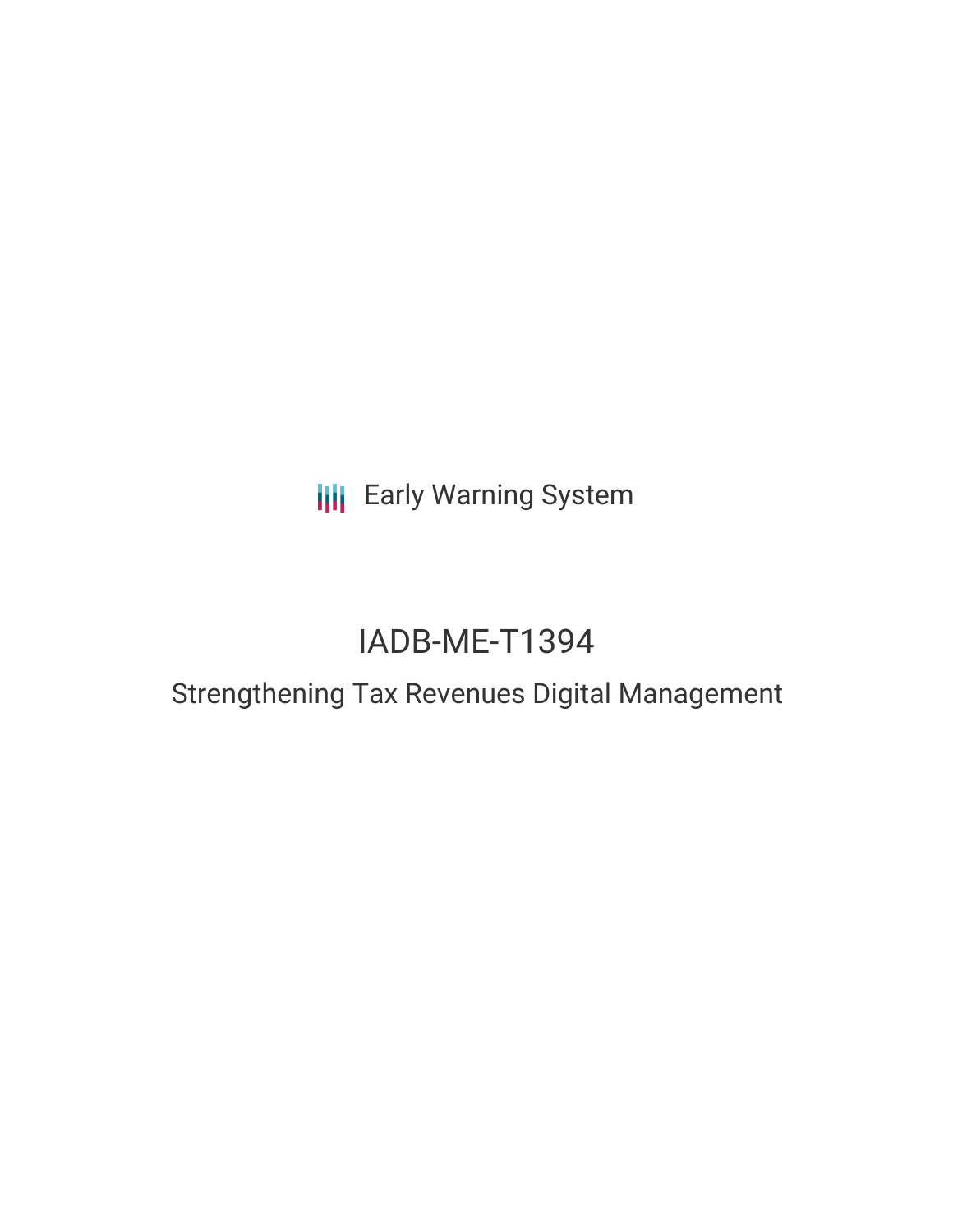

#### **Quick Facts**

| <b>Countries</b>               | Mexico                                    |
|--------------------------------|-------------------------------------------|
| <b>Financial Institutions</b>  | Inter-American Development Bank (IADB)    |
| <b>Status</b>                  | Approved                                  |
| <b>Bank Risk Rating</b>        | C                                         |
| <b>Voting Date</b>             | 2019-08-09                                |
| <b>Borrower</b>                | Government of Mexico                      |
| <b>Sectors</b>                 | Law and Government, Technical Cooperation |
| <b>Investment Type(s)</b>      | Grant                                     |
| <b>Investment Amount (USD)</b> | $$0.15$ million                           |
| <b>Project Cost (USD)</b>      | $$0.15$ million                           |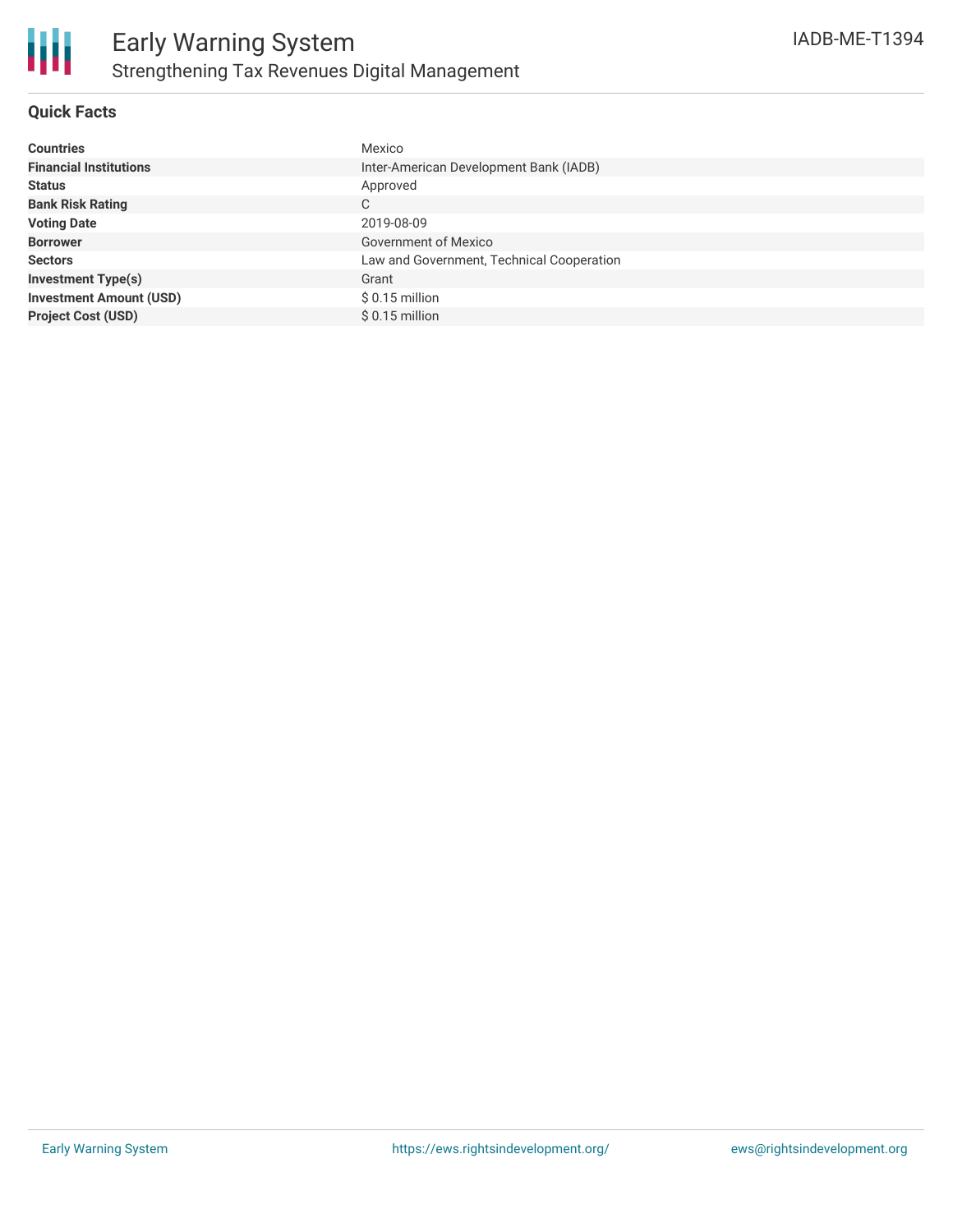

#### **Project Description**

The objective of this technical cooperation (TC) is to support the Tax Administration Service (SAT) of Mexico in its digital transformation process, in order to increase the tax collection. The specific objective is to support the implementation of a data laboratory (DataLab) within the SAT, seeking to promote the development of innovative self-service applications and prototypes that support risk management tasks and enhance the use of available information for collection purposes.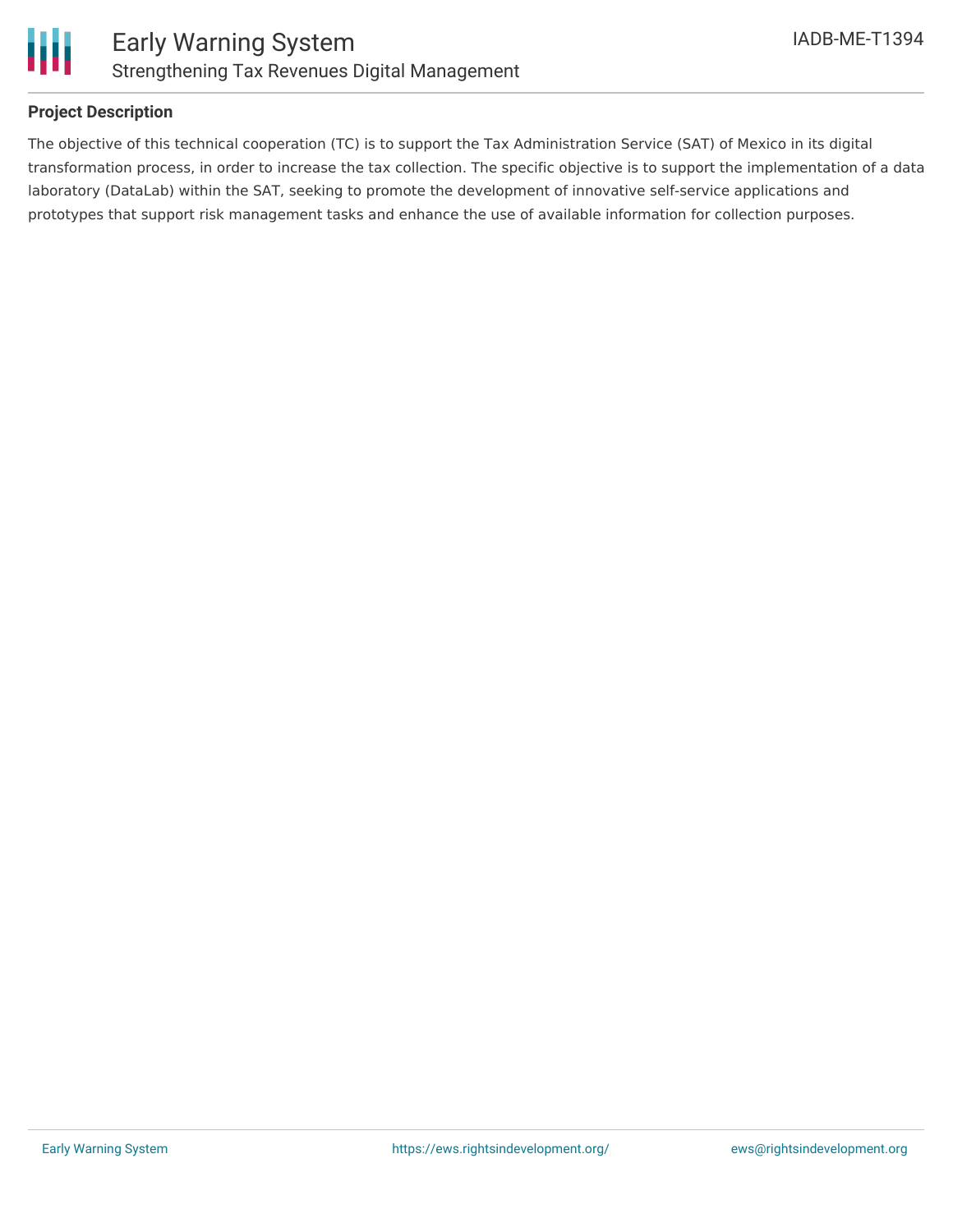

#### **Investment Description**

• Inter-American Development Bank (IADB)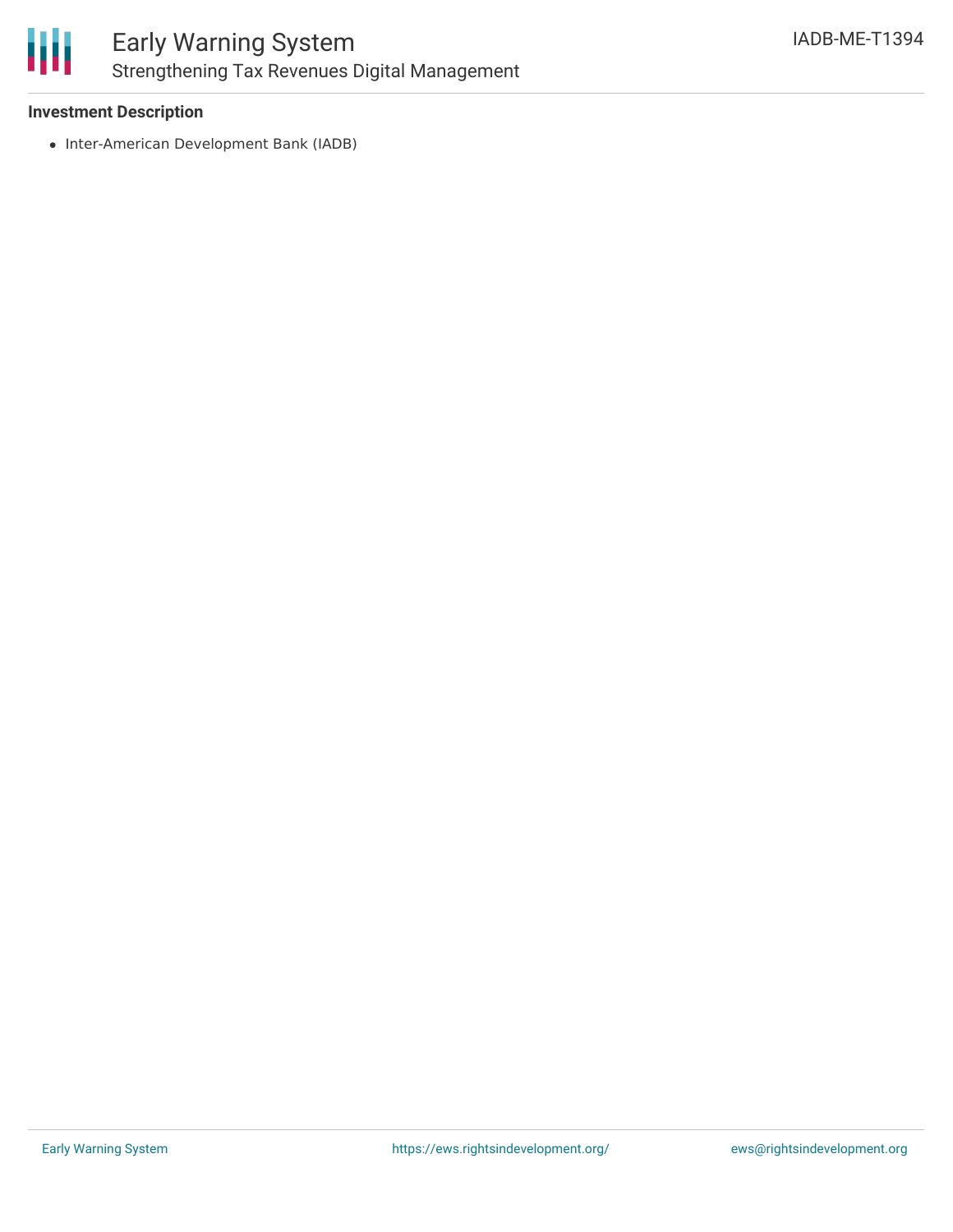

#### **Contact Information**

#### ACCOUNTABILITY MECHANISM OF IADB

The Independent Consultation and Investigation Mechanism (MICI) is the independent complaint mechanism and fact-finding body for people who have been or are likely to be adversely affected by an Inter-American Development Bank (IDB) or Inter-American Investment Corporation (IIC)-funded project. If you submit a complaint to MICI, they may assist you in addressing the problems you raised through a dispute-resolution process with those implementing the project and/or through an investigation to assess whether the IDB or IIC is following its own policies for preventing or mitigating harm to people or the environment. You can submit a complaint by sending an email to MICI@iadb.org. You can learn more about the MICI and how to file a complaint at http://www.iadb.org/en/mici/mici,1752.html (in English) or http://www.iadb.org/es/mici/mici,1752.html (Spanish).